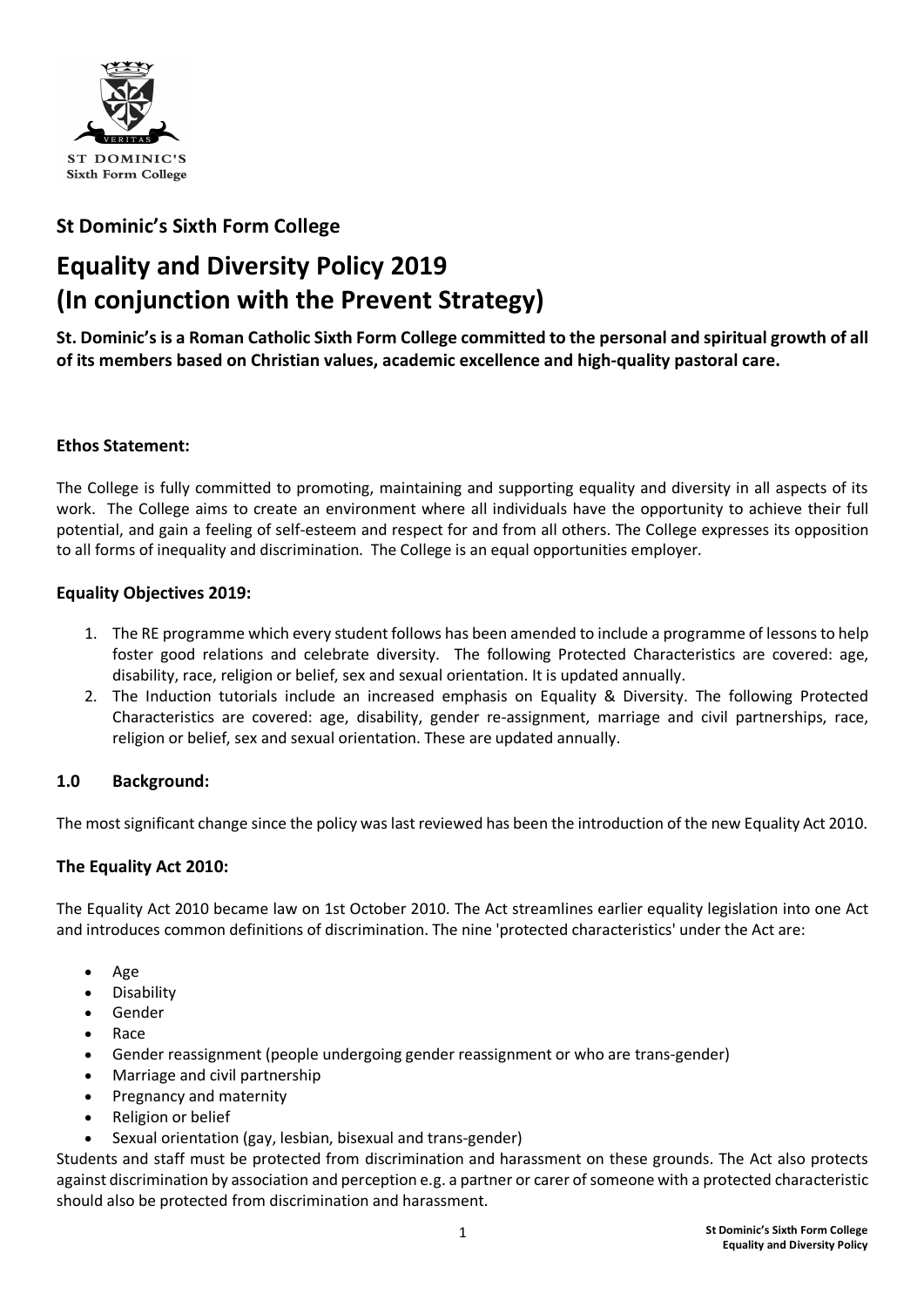# **Public Sector Equality Duty:**

The Public sector Equality Duty is set out in section 149 of the Act and came into force on 5<sup>th</sup> April 2011.

The Equality Duty has **three aims**. It requires public bodies to have *due regard* to the need to:

- Eliminate unlawful discrimination, harassment, victimisation and any other conduct prohibited by the Act;
- Advance equality of opportunity between people who share a protected characteristic and people who do not share it; and
- Foster good relations between people who share a protected characteristic and people who do not share it.

The College must have *due regard* of these duties in the carrying out of its functions. Having *due regard* means consciously thinking about the three aims of the general duty as part of the process of decision-making.

For example, having due regard to the need to *advance equality of opportunity* involves considering the need to:

- Remove or minimise disadvantages suffered by people due to their protected characteristics;
- Meet the needs of people with protected characteristics; and
- Encourage people with protected characteristics to participate in public life or in other activities where their participation is low.

*Fostering good relations* involves tackling prejudice and promoting understanding between people who share a protected characteristic and others.

#### **Equality Duties:**

The Public Sector equality duty requires all public bodies to publish information to demonstrate the extent to which it furthered the aims of the general equality duty. Subsequent information must be published at least annually (the first deadline for publication is by 31st January 2012)

The draft regulations require public bodies to:

- Publish equality objectives every four years (these have to be published by  $6<sup>th</sup>$  April 2012);
- Publish information annually to demonstrate their compliance with the general Equality Duty;
- Publish information relating to their employees (for bodies with 150 or more staff) and others affected by their policies and practices (such as service users).

All information must be published in a way that is accessible to the public.

- 1.1 The College will uphold its public sector duty as outlined above and actively seek to ensure that both students and staff experience equality of opportunity and are free from harassment, discrimination or victimisation of any kind, in regard to the protected characteristics. Furthermore, the College recognises and extends this policy to include, social status and deprivation, homelessness, unemployment, asylum and refugee status or membership of a trade union, or for any other identifiable cause protected by law.
- 1.2 As a responsible body, the College recognises and accepts its vicarious liability for the actions of staff, students and sub-contractors. The College will comply with all legislation, regulations, statutory and non-statutory codes of practice and our contractual requirements relating to equality and diversity.
- 1.3 The College will challenge all forms of inequality, discrimination and harassment, and actively promote opportunities for the groups mentioned in 1.1 and foster good relations between them. The College will challenge extremism and fundamentalism in order to confront radicalisation and promote tolerance by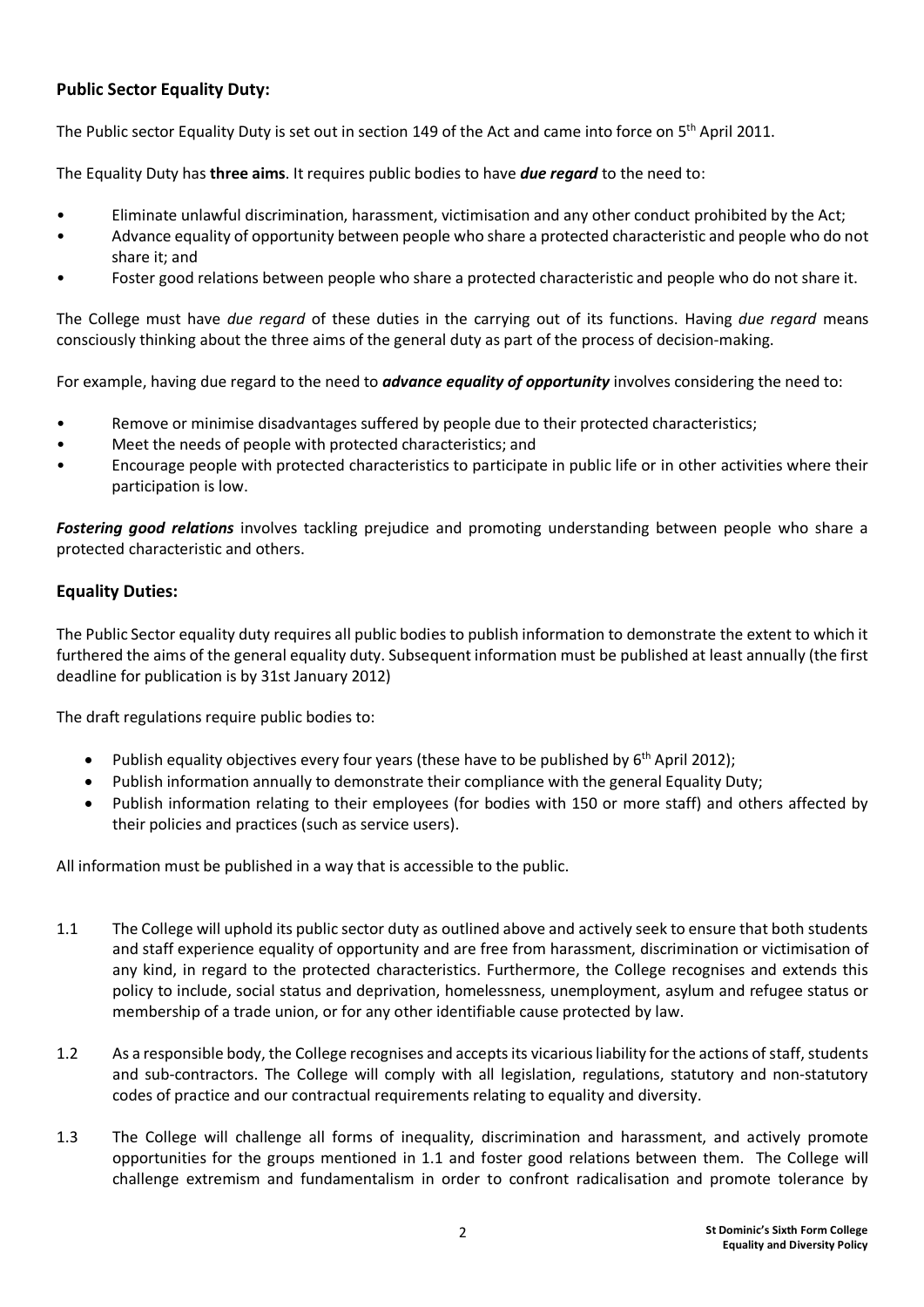actively supporting the Prevent Programme. This work is regarded as the responsibility of all staff in the College.

- 1.4 Any action which contravenes this policy renders individuals employed by the College or students liable for disciplinary action. Evidence of discrimination or harassment may be considered as gross misconduct. Clients or contractors who contravene the policy can expect appropriate action.
- 1.5 This is the principal policy for equality, diversity and social inclusion for St Dominic's Sixth Form College. The other main equality and diversity policy deriving from this document is the Single Equality Scheme – to ensure that staff and learners are not discriminated against on the grounds of possessing a protected characteristic and are provided with equal opportunities to participate in the life of the College.

#### **2.0 Scope:**

- 2.1 The College has an ultimate role in approving, championing, promoting and monitoring the Equality and Diversity Policy.
- 2.2 The following groups and post-holders have responsibilities for the development and implementation of policies relating to equality and diversity for staff and students.
	- 2.2.1 The Principal is responsible for leading the College's committees and boards to ensure compliance with legislation.
	- 2.2.2 The Senior Leadership Team is responsible for ensuring that the Equality and Diversity Policy is implemented in all aspects of its work.
	- 2.2.3 The Assistant Principal: Academic Support is the designated senior officer with responsibility for equality and diversity for students at the College. The postholder will be responsible for raising awareness of equality and diversity procedures and practices among the student body. They will also be responsible for formulating, monitoring, evaluating and reviewing the Equality and Diversity Policy in respect of students.
	- 2.2.4 Heads of Department and A+T Managers are responsible for implementing the Equality and Diversity Policy in relation to staff and students in their department.
	- 2.2.5 The College's Equality and Diversity Committee has a responsibility to monitor equality and diversity practices across the College to provide guidance to staff and students on equality and diversity matters and to complete regular reviews and update of the policy and of Equality and Diversity activities.
	- 2.2.6 Every staff member has an implied duty under their contract of employment to comply with the requirements of this policy.
	- 2.2.7 Every student has an implied duty under the Student Charter and Code of Conduct to comply with the requirements of this policy.
	- 2.2.8 Any individuals or organisations contracted within the College have an implied duty under their contract of employment to comply with the requirements of this policy.
	- 2.2.9 Any students and staff working on placement outside the College will be asked to understand the policy requirements of that organisation, whilst ensuring they comply with the policy of St Dominic's Sixth Form College.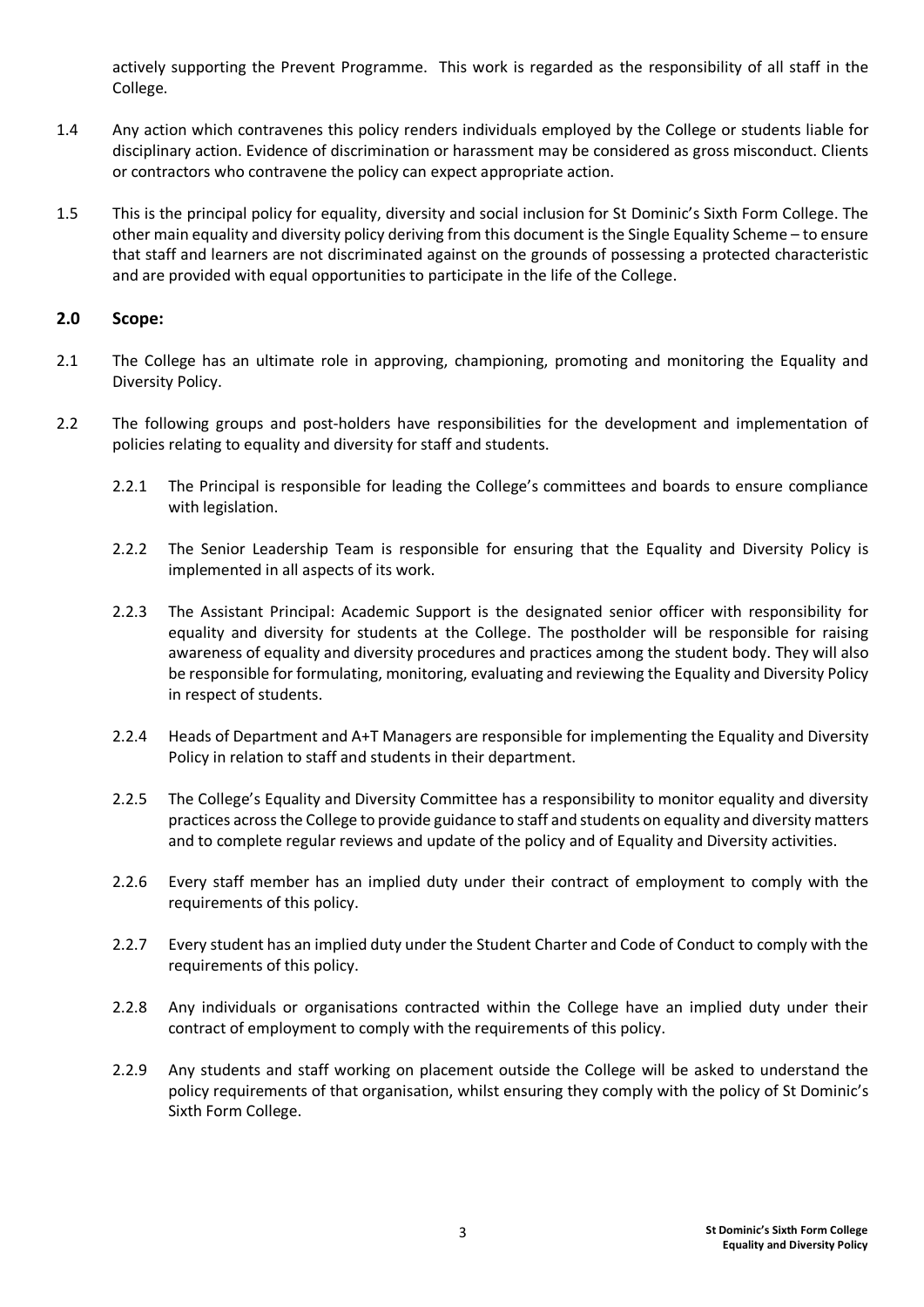#### **3.0 Intent:**

- 3.1 Through its recruitment, selection and admission procedures, the College will seek to ensure that it supports equality and diversity in all aspects of education and employment, so that the student body, workforce and Governing body reflect the diversity of the communities we serve.
- 3.2 The College will seek to achieve equality for all students and to engage all learners, irrespective of their cultural background in all aspects of teaching, learning and support. It is committed to the attempt to 'narrow the gap' where students from one diversity strand achieve less well than those from other strands.
- 3.3 The College is committed to achieving equality for all staff in training, career development, promotion and reward, and will support staff to help them maximise opportunities to promote equality and diversity.
- 3.4 Any form of unfair discrimination against students or staff will be tackled effectively and with the aim of preventing such discrimination from occurring again in future.
- 3.5 Teaching materials and methods, and all forms of general communication with students, will strive to be sensitive to different cultures and will seek to promote Equality and Diversity and foster good relations between people from different groups.
- 3.6 Opportunities will be sought to extend the influence of the College's Equality and Diversity good practice to parents, Higher Education institutions and other partner organisations, employers with whom we work and the local community.

#### **4.0 Implementation:**

- 4.1 Implementing equal opportunities is an ongoing process that will be regularly reviewed by the College's Senior Leadership Team and the Equality and Diversity Committee.
- 4.2 All staff will be made aware of the Equality and Diversity Policy during the induction process. Additional training will also be conducted for staff during whole College training days.
- 4.3 The College will produce an annual Action Plan to support the development and provision of equality and diversity. The action plan will be monitored by the Equality and Diversity committee and Assistant Principal: Academic Support.
- 4.4 The Senior Leadership Team will review all policies and procedures to ensure that a commitment to equality and diversity is continually evident. Equality Impact Assessments will be conducted on key strategic documents and projects and policies related to students and human resources at the time of their revision.
- 4.5 College marketing and support materials will seek to encourage applications and enquiries from all members of the community in line with the College Admissions criteria, reflecting the ethos of this Equality and Diversity Policy.
- 4.6 The College aims to provide support services during enrolment and on programme to help in the identification of additional student support needs where necessary.
- 4.7 Equality and Diversity training, advice and guidance and support will be provided to ensure that all staff, students and contractors understand their duties and obligations in law. Training will take place on College Admin days on a regular basis, including E&D in the curriculum.
- 4.8 The College will protect the confidentiality of disclosure of sensitive matters related to equality and diversity. If information needs to be shared, for example on the grounds of health and safety or criminal law, care will be taken to share only what is necessary and to record what was shared, with whom, and why.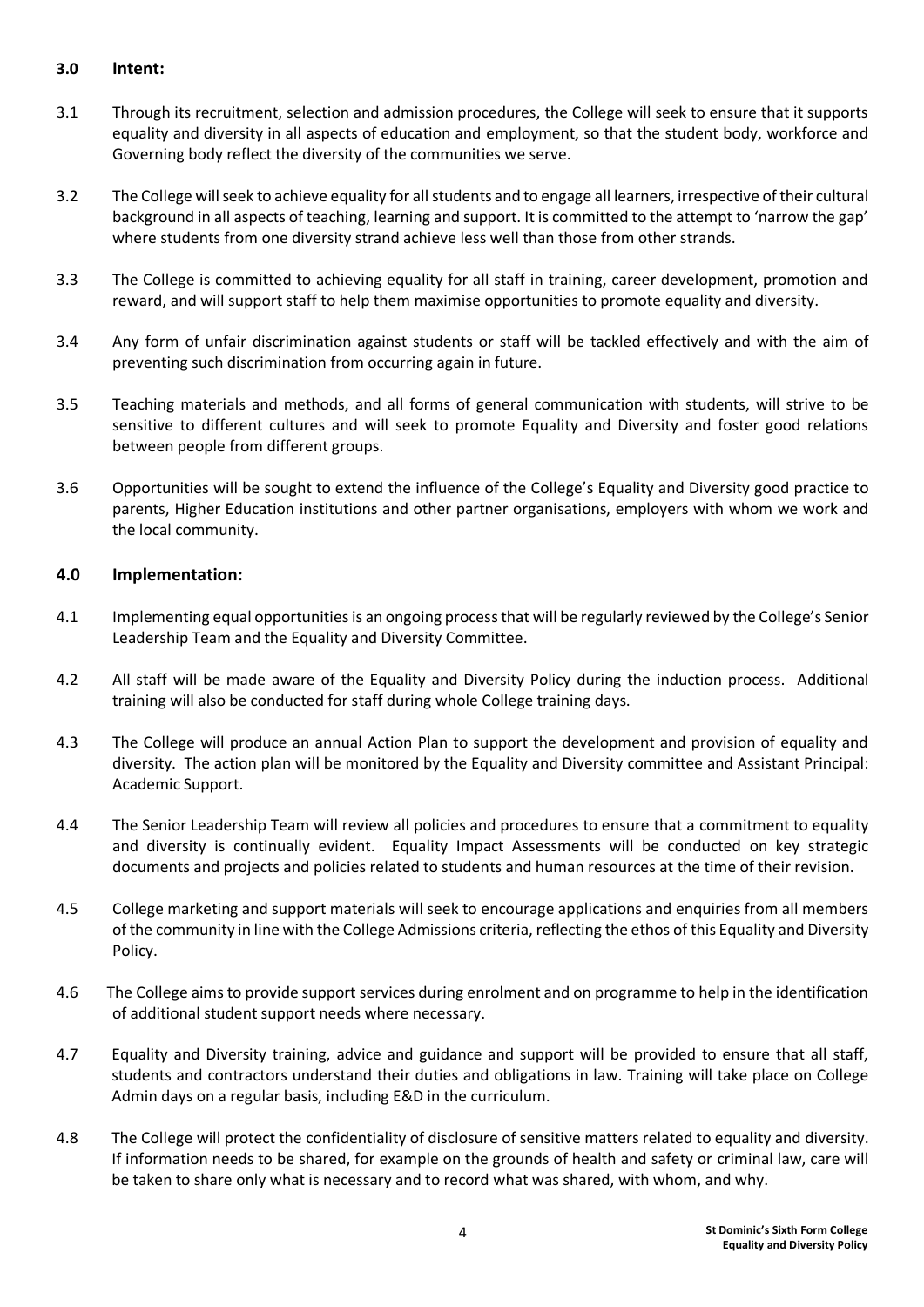- 4.9 Staff or Students who believe they have not been treated in accordance with the Equality and Diversity Policy may wish to make a complaint. This may be made either informally or formally in accordance with the College Complaints Procedure.
- 4.10 The College will consider it to be a disciplinary offence under this Policy if any employee makes a false accusation against another employee regarding an alleged breach of the Equality and Diversity Policy.
- 4.11 The E&D policy supports the Prevent Strategy. All staff should challenge extremist views expressed in College, and must notify the Safeguarding leader if they are concerned about individual students who they think are becoming radicalised or who may be radicalising others whether in or beyond College.
- 4.12 The Counter-Terrorism and Security Bill that is currently before Parliament will place a specific legal duty on all specified authorities to "have due regard to the need to prevent people from being drawn into terrorism". We must therefore have due regard to the guidance issued by the Secretary of State, currently in draft form. Furthermore Ofsted's risk based assessments have increased their focus on fundamental British values and preventing extremism.
- 4.13 The E&D tutorials in both Year 1 and 2 will address radicalisation and will specify that students must report other students who hold extremist views or who they believe are either becoming radicalised or might be radicalising others. The tutorials will also include a section on what is meant by fundamental British values.

#### **5.0 Monitoring:**

- 5.1 The College will conduct comprehensive and effective monitoring of all aspects of the Policy, both on an ongoing basis and as education and employment policies and practices change. Benchmarking data will be sought for the purpose of monitoring gender, ethnicity and disability.
- 5.2 The Senior Leadership Team will receive data which will inform the planning process and the implementation of this Policy, and data is in the SAR.
- 5.3 Monitoring will be undertaken in accordance with best practice recommendations, particularly from the following bodies:

OFSTED; the Association of Colleges; SFCA and The Equality and Human Rights Commission

- 5.4 The College will monitor the implementation of this Policy as part of annual training activities, through staff and student focus groups and staff exit interviews.
- 5.5 The College will engage outside Consultants periodically as part of the self-evaluation process to consider all work with regard to equality and diversity.
- 5.6 As part of the Prevent Strategy the College Chaplain will continue to meet regularly with students (who meet for prayers) to audit and review their prayer and to ensure that appropriate support is given if required.

#### **6.0 Promotion of Equality and Diversity:**

- 6.1 The College will promote its equality and diversity policies and practices to staff through training and development at whole College training days and through the induction programme for new staff.
- 6.2 All students will frequently discuss issues relating to equality and diversity during the general RE programme. Additional guidance will be available through the College's tutorial programme where they have specific E&D tutorials in both years. These two initiatives will help the College to meet the three aims of the Equality duty, together with E&D themes in the curriculum itself. Staff will discuss E&D issues as they arise naturally in the curriculum and will highlight these in Schemes of Work to promote E&D (part of SMSC). Staff will challenge